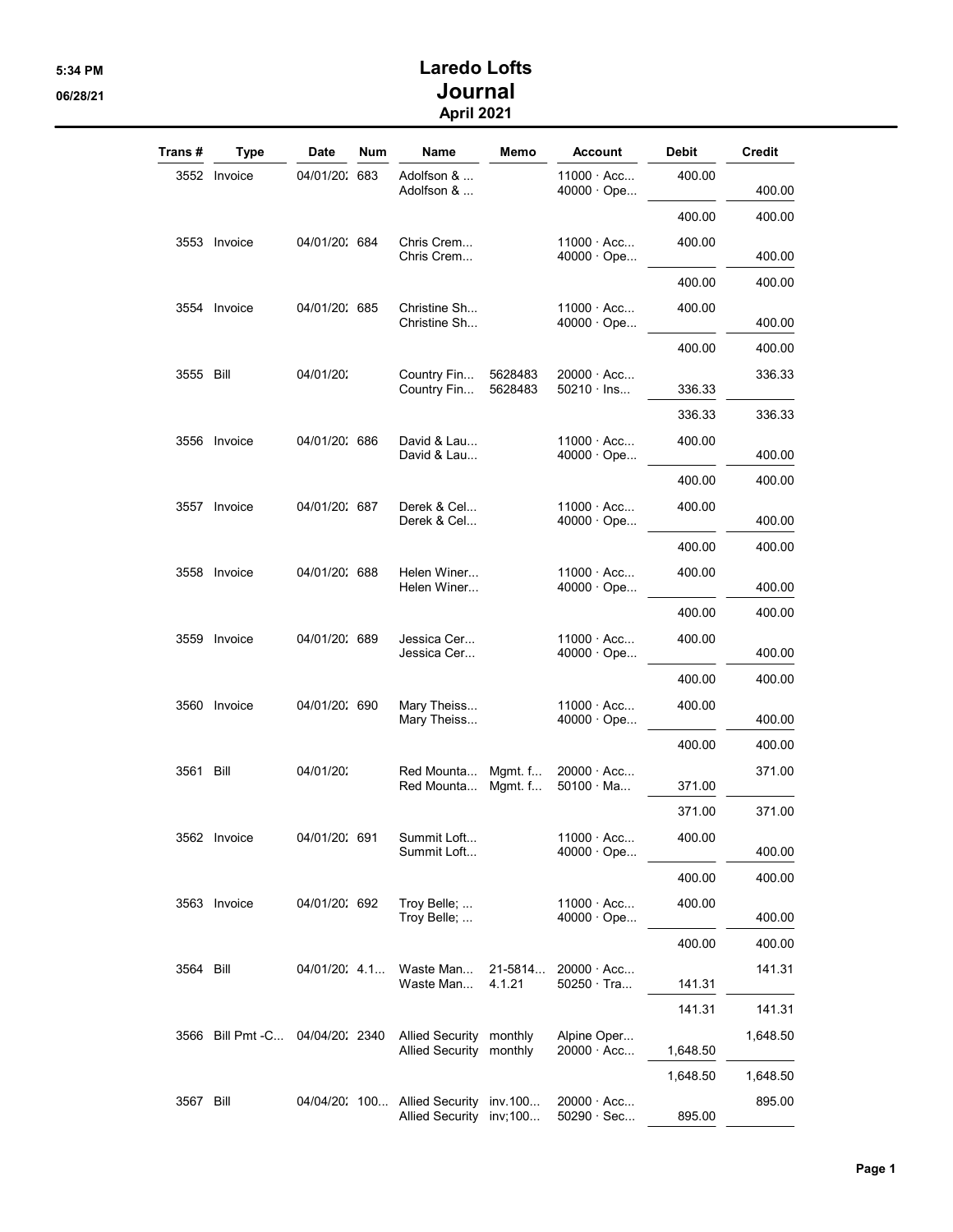## 5:34 PM Laredo Lofts 06/28/21 Journal April 2021

| Trans #   | <b>Type</b>                      | Date      | Num | Name                                                                | Memo               | <b>Account</b>                                         | <b>Debit</b> | Credit   |
|-----------|----------------------------------|-----------|-----|---------------------------------------------------------------------|--------------------|--------------------------------------------------------|--------------|----------|
|           |                                  |           |     |                                                                     |                    |                                                        | 895.00       | 895.00   |
| 3568 Bill |                                  |           |     | 04/04/20: 100 Allied Security inv; 100<br>Allied Security hr rate 1 |                    | $20000 \cdot Acc$<br>$50290 \cdot \text{Sec}$          | 94.00        | 94.00    |
|           |                                  |           |     |                                                                     |                    |                                                        | 94.00        | 94.00    |
|           | 3569 Bill Pmt - C 04/04/20: 2341 |           |     | Allied Security inv; 100<br>Allied Security inv; 100                |                    | Alpine Oper<br>$20000 \cdot Acc$                       | 94.00        | 94.00    |
|           |                                  |           |     |                                                                     |                    |                                                        | 94.00        | 94.00    |
|           | 3570 Bill Pmt -C 04/04/20: 2342  |           |     | Allied Security inv. 100<br>Allied Security inv.100                 |                    | Alpine Oper<br>$20000 \cdot Acc$                       | 895.00       | 895.00   |
|           |                                  |           |     |                                                                     |                    |                                                        | 895.00       | 895.00   |
|           | 3571 Bill Pmt - C 04/04/20: 2343 |           |     | Triangle<br>Triangle                                                |                    | eletric.in Alpine Oper<br>eletric.in $20000 \cdot Acc$ | 1,708.42     | 1,708.42 |
|           |                                  |           |     |                                                                     |                    |                                                        | 1,708.42     | 1,708.42 |
|           | 3572 General Jo 04/15/20: 34     |           |     |                                                                     | Monthly<br>Monthly | $40050 \cdot Due$<br>$45000 \cdot Res$                 | 1,316.55     | 1,316.55 |
|           |                                  |           |     |                                                                     |                    |                                                        | 1,316.55     | 1,316.55 |
|           | 3573 Transfer                    | 04/15/20: |     |                                                                     | Monthly<br>Monthly | Alpine Oper<br>Alpine Rese                             | 1,316.55     | 1,316.55 |
|           |                                  |           |     |                                                                     |                    |                                                        | 1,316.55     | 1,316.55 |
|           | 3579 Bill Pmt - C 04/16/20: EF   |           |     | Red Mounta L&M 3<br>Red Mounta L&M 3                                |                    | Alpine Oper<br>$20000 \cdot Acc$                       | 1,082.00     | 1,082.00 |
|           |                                  |           |     |                                                                     |                    |                                                        | 1,082.00     | 1,082.00 |
|           | 3580 Payment                     | 04/15/20: |     | Helen Winer<br>Helen Winer                                          |                    | $12000 \cdot$ Und<br>$11000 \cdot Acc$                 | 400.00       | 400.00   |
|           |                                  |           |     |                                                                     |                    |                                                        | 400.00       | 400.00   |
|           | 3581 Payment                     | 04/15/20: |     | Mary Theiss<br>Mary Theiss                                          |                    | $12000 \cdot$ Und<br>$11000 \cdot Acc$                 | 400.00       | 400.00   |
|           |                                  |           |     |                                                                     |                    |                                                        | 400.00       | 400.00   |
|           | 3582 Payment                     | 04/15/20: |     | Chris Crem<br>Chris Crem                                            |                    | $12000 \cdot$ Und<br>$11000 \cdot Acc$                 | 400.00       | 400.00   |
|           |                                  |           |     |                                                                     |                    |                                                        | 400.00       | 400.00   |
|           | 3583 Payment                     | 04/15/20: |     | Troy Belle;<br>Troy Belle;                                          |                    | $12000 \cdot$ Und<br>$11000 \cdot Acc$                 | 400.00       | 400.00   |
|           |                                  |           |     |                                                                     |                    |                                                        | 400.00       | 400.00   |
|           | 3584 Payment                     | 04/15/20: |     | Summit Loft<br>Summit Loft                                          |                    | $12000 \cdot$ Und<br>$11000 \cdot Acc$                 | 400.00       | 400.00   |
|           |                                  |           |     |                                                                     |                    |                                                        | 400.00       | 400.00   |
|           | 3585 Payment                     | 04/15/20: |     | Jessica Cer<br>Jessica Cer                                          |                    | $12000 \cdot$ Und<br>11000 · Acc                       | 400.00       | 400.00   |
|           |                                  |           |     |                                                                     |                    |                                                        | 400.00       | 400.00   |
|           | 3586 Payment                     | 04/15/20: |     | David & Lau<br>David & Lau                                          |                    | $12000 \cdot$ Und<br>$11000 \cdot Acc$                 | 400.00       | 400.00   |
|           |                                  |           |     |                                                                     |                    |                                                        | 400.00       | 400.00   |
| 3587      | Payment                          | 04/15/20: |     | Christine Sh                                                        |                    | $12000 \cdot$ Und                                      | 400.00       |          |